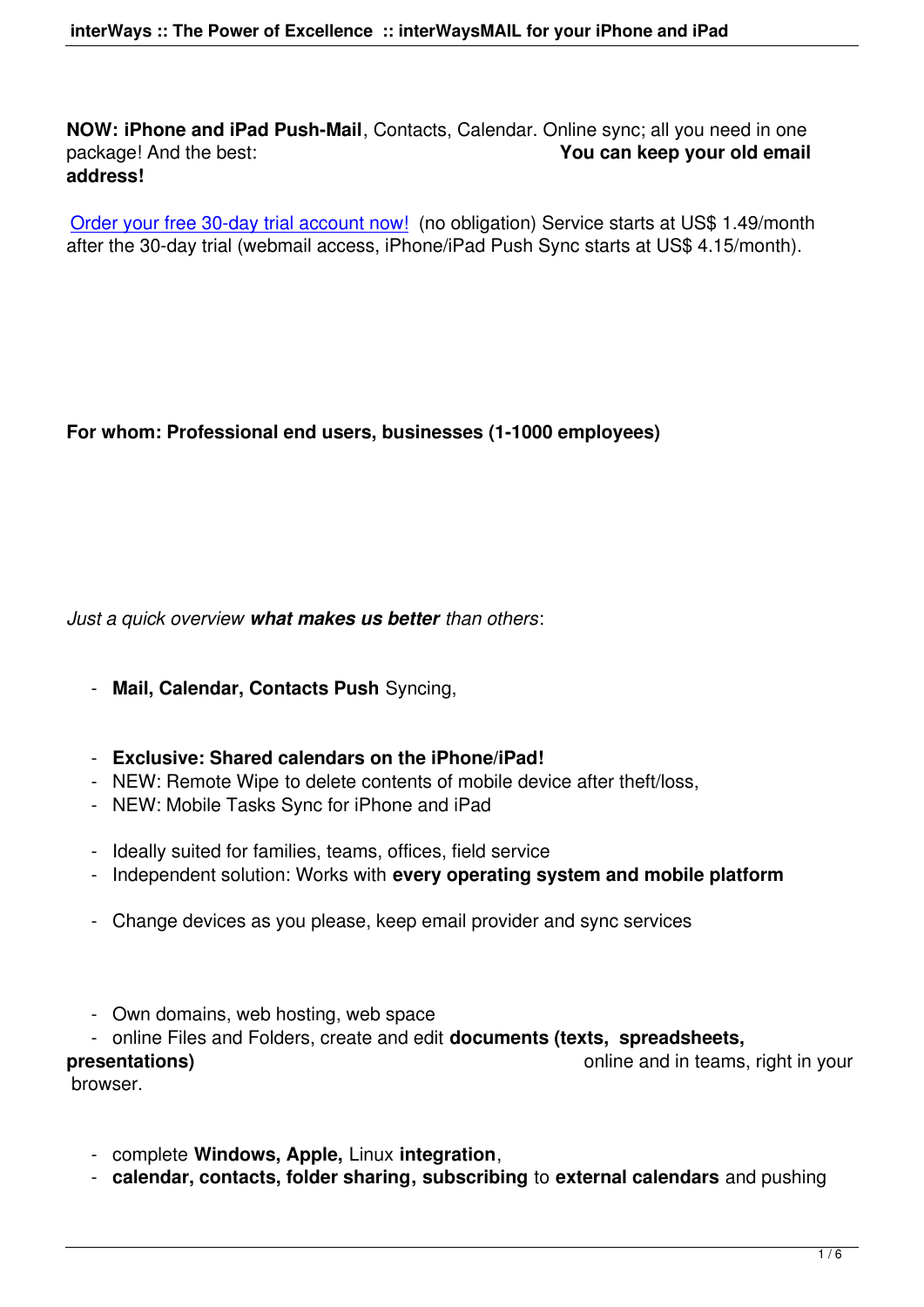them to your iPhone/iPad,

- **professional calendaring** and contacts solution,
- end-to-end encryption for highest security,
- Location of your iPhone/iPad (through 3rd-party apps),
- professional service & support
- complete integration with third-party software like Thunderbird, even for calendar and contacts
	- easily upload fotos from your iPhone/iPad to servers
- **NEW**: view and **edit documents** directly **on your iPhone/iPad** \*
	- and much more!

Have your personal Office with you all the time.

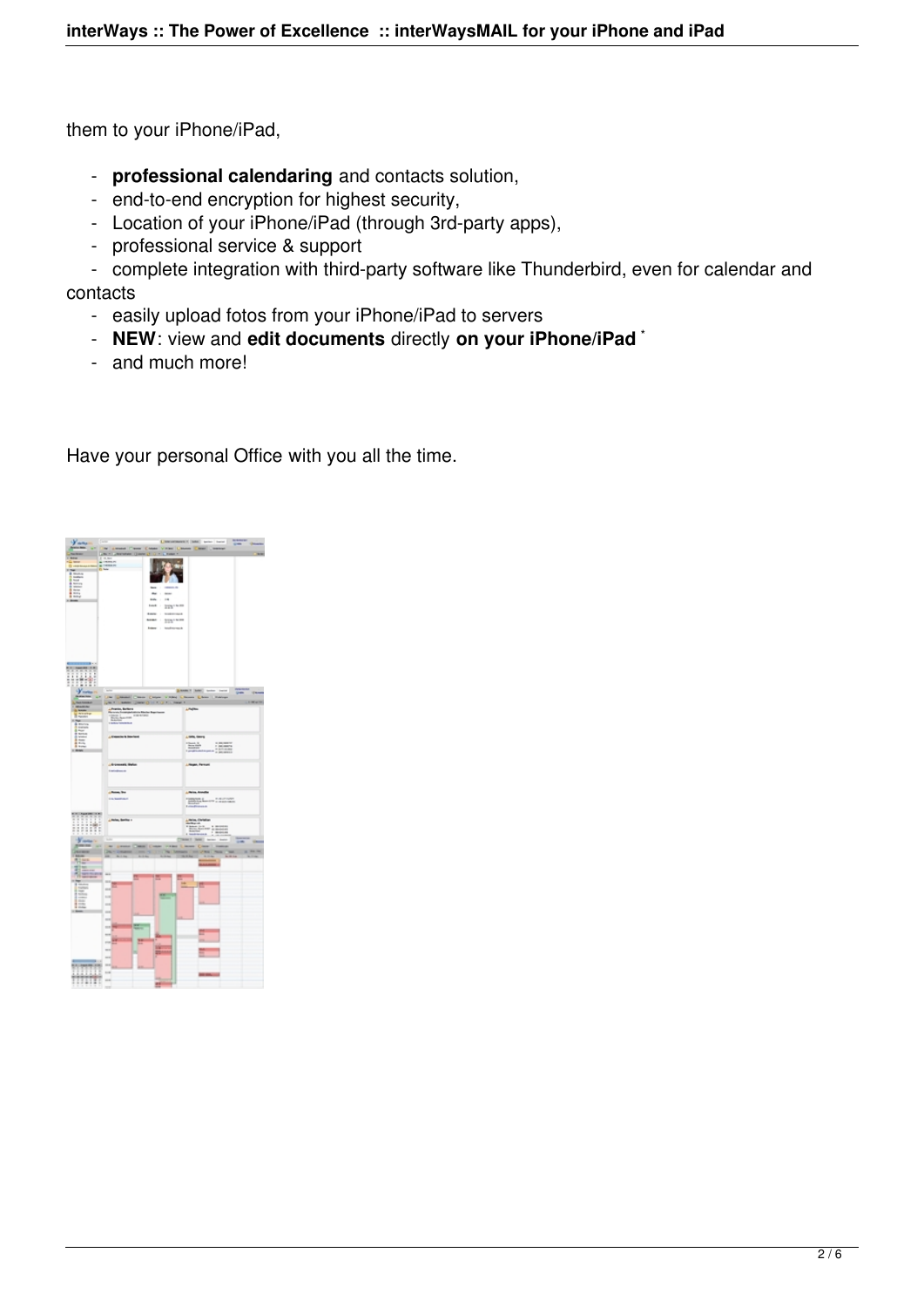Beginning with iPhone Software 2.0, your iPhone and iPad supports our AirSync Technology 100%. Synchronisation of Mail, Calendar and Contacts via WLAN or worldwide via your mobile provider is effortless and fast. Keep your PC, Mac, Linux computers up to date and synchronised. Always.

Secure, encrypted, easy.

Entering an appointment while on the road makes it available on your PC or Mac immediately online, fast and easy. You'll never again have to worry about missing entries in different address books, calendars etc. From now on you can access your data from anywhere in the world: Mailb ox storage up to 50GB

. Where else do you get that?

Important: Contrary to many competitors, we completely and without limitations do support Apple Mac-, Windows- und Linux -computers! And you can keep data synchronised between these platforms as well - easily and automatically.

Due to numerous requests: Our new server software - online now - can synchronise multiple Calendars and Contacts groups

. They even have separate colors to easily distinguish them. Great! Now brand new: You can even

## **see shared calendars from other users**

on your iPhone/iPad! That's especially important for businesses and teams...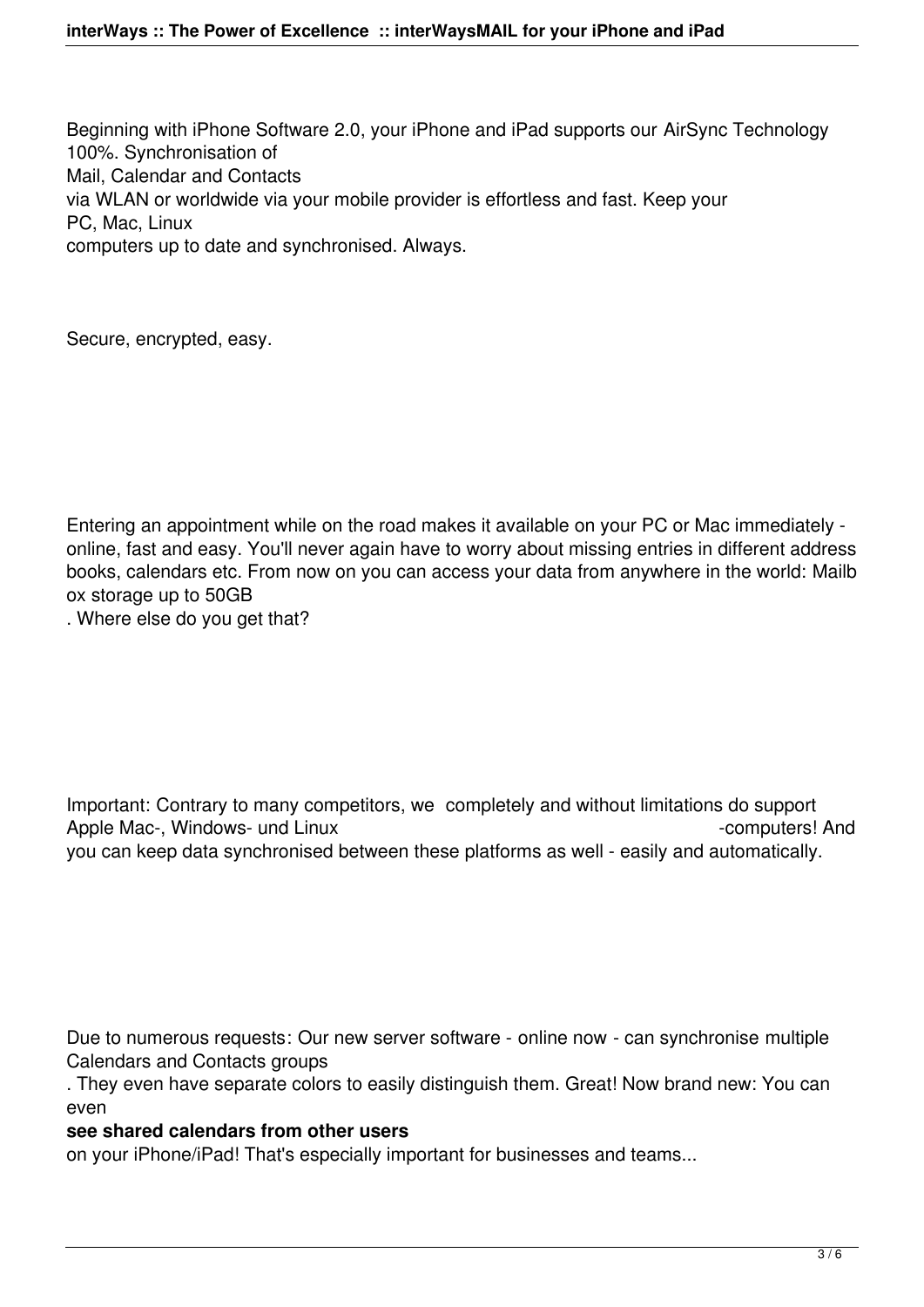**NEW**: Now you can view and **edit documents directly from your iPhone and iPad**! You can even edit Word documents, PDF files, ... while on the go using interWaysMAIL and your iPhone/iPad.

Our new AccuEco technology lets your iPhone's battery last up to 80% longer compared to other Push-technologies.

Try us, we offer all that and much more; Email is just the beginning. Mobile documents, calendar access for friends, family or business, Instant Messaging, Apple iSync synchronisation for Mail, Contacts and Calendar, Linux support, complete Outlook integration, etc...

| <b>Solution</b>                                                                                                                                                                                                                                                                                                                                                                                                                                                                                                                                                                                                                                                                                                              | <b>COL</b><br>---<br><b>FRED TANKET Service Started</b><br><b>USA</b><br>-                                                                                                                                                                                                                                                                                                                                                                                                                                                                                                                                                                                                                                                                                                                                                                                                                                                                                                                                                                                                                                                                                                                                                                                                                                                                                                                                                                                                                                                                                                                                                                                                                                                                                                                                                                                                                                                                                                                                                                                                                                                                                                                                                                                                                     |  |
|------------------------------------------------------------------------------------------------------------------------------------------------------------------------------------------------------------------------------------------------------------------------------------------------------------------------------------------------------------------------------------------------------------------------------------------------------------------------------------------------------------------------------------------------------------------------------------------------------------------------------------------------------------------------------------------------------------------------------|------------------------------------------------------------------------------------------------------------------------------------------------------------------------------------------------------------------------------------------------------------------------------------------------------------------------------------------------------------------------------------------------------------------------------------------------------------------------------------------------------------------------------------------------------------------------------------------------------------------------------------------------------------------------------------------------------------------------------------------------------------------------------------------------------------------------------------------------------------------------------------------------------------------------------------------------------------------------------------------------------------------------------------------------------------------------------------------------------------------------------------------------------------------------------------------------------------------------------------------------------------------------------------------------------------------------------------------------------------------------------------------------------------------------------------------------------------------------------------------------------------------------------------------------------------------------------------------------------------------------------------------------------------------------------------------------------------------------------------------------------------------------------------------------------------------------------------------------------------------------------------------------------------------------------------------------------------------------------------------------------------------------------------------------------------------------------------------------------------------------------------------------------------------------------------------------------------------------------------------------------------------------------------------------|--|
|                                                                                                                                                                                                                                                                                                                                                                                                                                                                                                                                                                                                                                                                                                                              | Alberta China Citato Vitara Liberta Giorni Instituti                                                                                                                                                                                                                                                                                                                                                                                                                                                                                                                                                                                                                                                                                                                                                                                                                                                                                                                                                                                                                                                                                                                                                                                                                                                                                                                                                                                                                                                                                                                                                                                                                                                                                                                                                                                                                                                                                                                                                                                                                                                                                                                                                                                                                                           |  |
| <b>Jackson</b>                                                                                                                                                                                                                                                                                                                                                                                                                                                                                                                                                                                                                                                                                                               | $-1.04432$<br>$\overline{\phantom{a}}$<br>٠<br><b>REGISTER</b><br><b>START</b><br><b>Homes</b> H<br><b>Advertising</b><br><b>COLLEGE</b><br>                                                                                                                                                                                                                                                                                                                                                                                                                                                                                                                                                                                                                                                                                                                                                                                                                                                                                                                                                                                                                                                                                                                                                                                                                                                                                                                                                                                                                                                                                                                                                                                                                                                                                                                                                                                                                                                                                                                                                                                                                                                                                                                                                   |  |
| <b>C. Motor</b>                                                                                                                                                                                                                                                                                                                                                                                                                                                                                                                                                                                                                                                                                                              | <b>NEGAL</b><br>all send<br><b>Hotel</b><br><b>COLOR</b><br><b>Solar Edit</b>                                                                                                                                                                                                                                                                                                                                                                                                                                                                                                                                                                                                                                                                                                                                                                                                                                                                                                                                                                                                                                                                                                                                                                                                                                                                                                                                                                                                                                                                                                                                                                                                                                                                                                                                                                                                                                                                                                                                                                                                                                                                                                                                                                                                                  |  |
| <b>Commerce</b><br><b>B</b> max<br><b>By General</b><br><b>B</b> importer<br><b>Sales</b><br>15 Telefinity<br>Asset April 14<br>. <b>Committee</b><br><b>By teacurities</b><br><b>L. Isana Tennas</b><br>. La Francisco<br><b>By TRUSTE</b><br><b>Bi</b> 16<br><b>E.</b> Interior Econom<br><b>By Montan Hysters</b><br>1 By Statistick State<br><b>Simple 1</b><br><b>B</b> Writers Book as<br><b>By Notice</b><br><b>S. Hillman</b><br><b>Li</b> fact have<br><b>Li terminan</b><br><b>B.</b> Georgia<br><b>By shorter</b><br><b>Face</b><br><b>B</b> <i>International</i><br><b>Kingdom</b> de<br><b>E</b> man<br><b>B</b> Surface<br>talamai<br>$\overline{\phantom{a}}$<br>$\rightarrow$<br>$\mathbf{r}$<br>٠<br>٠<br>. | in the detroit declaration and containing to be the control of the part of<br><b>STAR</b><br>gli storanno<br>۰<br><b>EXCESSIVE THE SERVICES IN AN AN AN ART AND ART AND</b><br>19.199<br>All Albertains<br>٠<br>Hartley Artists In this or moving and Harrison's hartwood Art as their art Party or Hill<br>$\frac{1}{2}$<br>$2 - 8 + 10$<br>÷<br>man.<br>the studies in lags. With a stand data for the studies originates in books of a laggery field<br>gli indicationi<br>÷<br>ALC: NATIONAL<br>12.01<br>(Additional Research) in the Research Process for Bennett Association Contract Automotive Con-<br>×<br>19.744<br><b>J. Anticklas</b><br>to not the recompany's competition required manager. As the chair today of information in the region of the<br>۰<br><b>Silver</b><br><b>C. Serve Most</b><br>to their pride, and the difficult benefit in the content cases for the determined a battery of the<br>۰<br>Al Frede<br>In the section of the control of the control of the control of the control of the control of the control of the control of the control of the control of the control of the control of the control of the control of the contr<br>22.34<br>a<br><b>CA decader Will</b><br>THE MAINTENANCE. Maculture, specialist rest of the contact, on their manager to make up in the<br>10.744<br>e<br><b>Silver</b><br><b>C. Series</b><br>in all in the facts at the facts the conflictable density three is too are belong it of<br>۰<br>A 14 K to be the first and a factor basic or the first and the part of<br>All Richard<br><b>Hill Bag</b><br>×<br>The municipal dark depending the exceptionals (SMF have) (MR deviations Market Rev. Law 11 - Associate to MR<br><b>Hills</b><br>the con-<br>$\overline{\phantom{a}}$<br>L. Gordon Model<br>in this in the fit in this in the fit is a determinant to consider the form of the<br><b>Sides</b><br><b>A RODERING</b><br>In 1978, the Bulletin Research Advertised and Constitution of the control of<br>22.34<br>٠<br>af its mit he mit de medicarbilidad as conveniences in last coheren link<br>A Market<br>10.744<br><b>C. Series</b><br>all the set the the secretary detections index or response interesting of these parts of<br><b>Silving</b><br>Kalous (as a places Policy per on answerpe). |  |

\*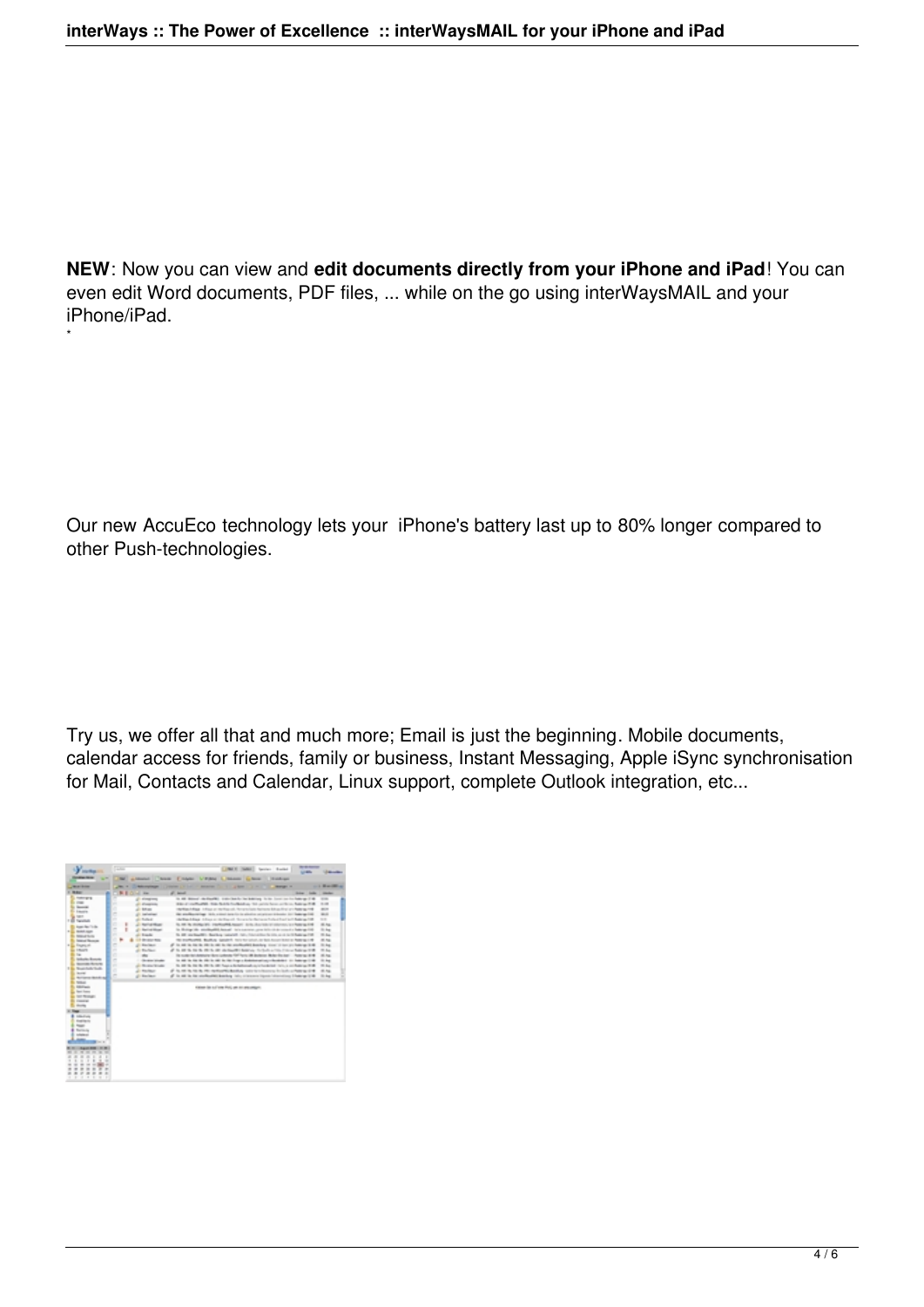

**Modukárbiskorekcejozotta a sahrangga bylot hattáragatódógta poszturtágyagottatág település a tagjadágtólógtumogyágarth**<br>Her<sup>pus</sup> 2006-ban 12:42



**Heiterligh in tengole il an aggled devices** : can access your emails, calendars and contacts from **all** 

| 30<br>Calendar<br>Mail<br>Contacts                                                                                    |                    |
|-----------------------------------------------------------------------------------------------------------------------|--------------------|
| Weiter<br>List 10<br>Zurück                                                                                           | Verfassen          |
| elb., 9. ag<br>Re: AW: Re: AW: Widerruf:<br>o c<br>Vielleicht habe ich doch vorschnell<br>gehandelt D                 | 13:14<br>$(17$ KB) |
| elb: ar g<br>Re: AW: Widerruf: interWa<br>06<br>Na klar. Zuerst User-Feedback zur<br>Homepage bzgl. U                 | 12:06<br>(27 KB)   |
| elb<br>大<br>$\mathcal{A}$<br>Widerruf: interWaysMAIL -<br>0 A<br>Sehr geehrte Damen und Herren,<br>hiermit möchte ich | 11:44<br>(23 KB)   |
| Sch. ep<br>interWays Anfrage<br>€<br>Anfrage an interWays e.K.:<br>Vorname Guido Nachname                             | 10:34<br>(4 KB)    |
| Jani<br>naut<br>AW: interWays Anfrage<br>JE<br>Hallo, erstmal danke für die                                           | 10:20<br>(9 KB)    |
| ഥ<br>il E-Plus<br>13:28<br>ಾ<br>30<br>tacts<br>Co<br>Calen<br>Adressbücher                                            | G                  |
| Kontakte                                                                                                              |                    |
| Mailempfänger                                                                                                         |                    |
| Papierkorb                                                                                                            |                    |
| Tags                                                                                                                  |                    |
| Abbuchung                                                                                                             |                    |
| Kreditkarte                                                                                                           |                    |
| <b>D</b> Paypal                                                                                                       |                    |
| <b>B</b> Rechnung                                                                                                     |                    |
| alk out                                                                                                               |                    |
| <b>U</b> Warten                                                                                                       |                    |
| മ                                                                                                                     | $\Box$             |